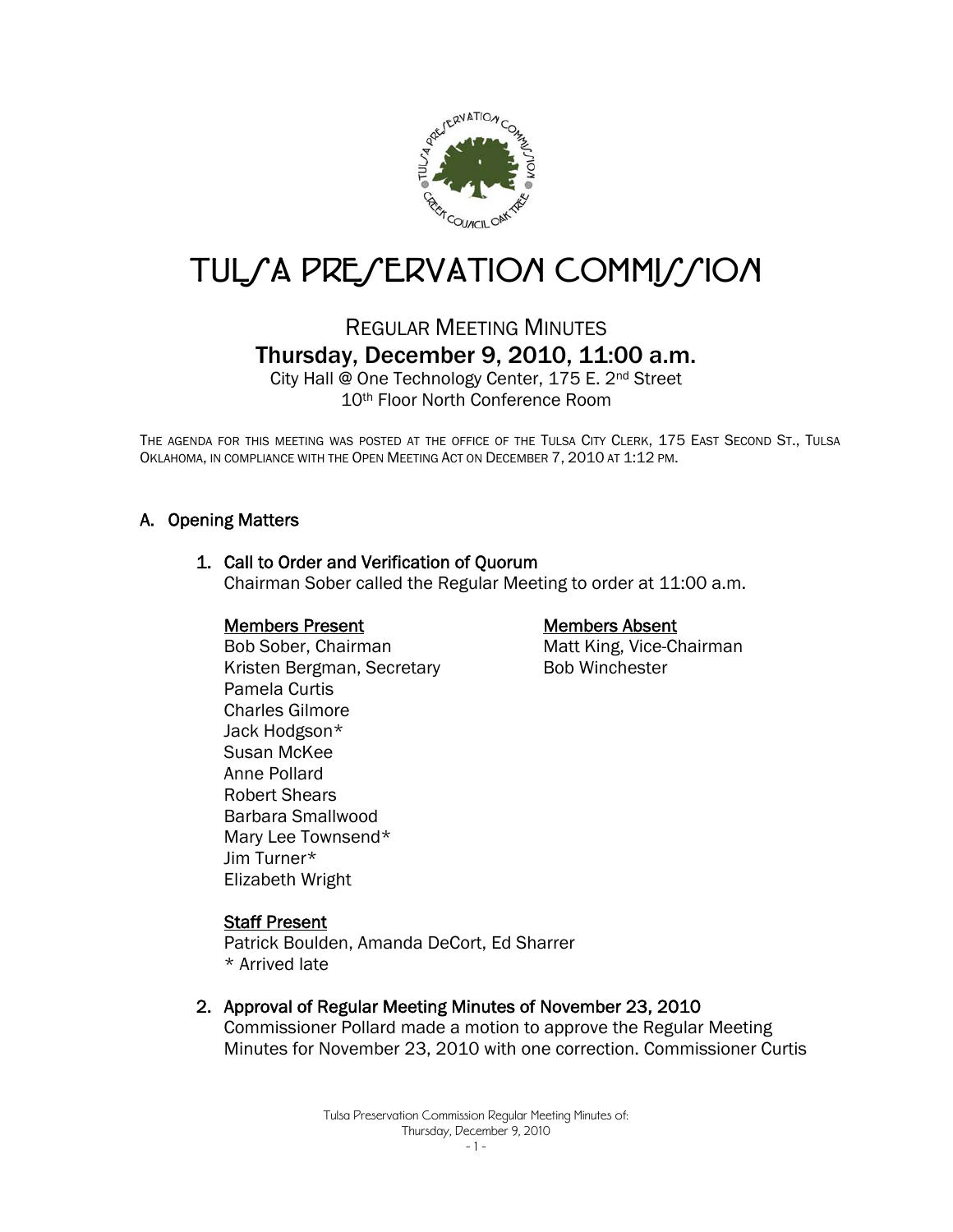seconded. Chairman Sober called for a vote on the motion. The motion was approved by majority.

# In Favor

1. Bergman

- 2. Curtis
- 3. Gilmore
- 4. McKee
- 5. Pollard
- 6. Smallwood
- 7. Sober

#### **Opposed** None

**Abstaining** 

1. Hodgson 2. Shears 3. Wright

Not Present

1. Townsend 2. Turner

3. Disclosure of Conflicts of Interest No one reported a conflict of interest with the proposals on the agenda.

# B. Actionable Items

1. COA-10-042 / 1760 S. St. Louis Avenue (Swan Lake) Applicant: Mac Arnett *Application Date: December 9, 2010* Request: Install awning over front windows.

Mr. Sharrer presented Mr. Arnett's Certificate of Appropriateness application to the Commission and read the applicable guidelines for this district. Mr. Arnett was not present. Commissioner Pollard made a motion to approve the application with no conditions. Commissioner Curtis seconded the motion. Chairman Sober asked for a vote on the motion.

#### Vote: 2223 E. 19th Street, Kellogg

| In Favor     | <b>Opposed</b> | <b>Abstaining</b> | <b>Not Present</b> |
|--------------|----------------|-------------------|--------------------|
| 1. Bergman   | None           | None              | 1. Townsend        |
| 2. Curtis    |                |                   |                    |
| 3. Gilmore   |                |                   |                    |
| 4. Hodgson   |                |                   |                    |
| 5. McKee     |                |                   |                    |
| 6. Pollard   |                |                   |                    |
| 7. Shears    |                |                   |                    |
| 8. Smallwood |                |                   |                    |
| 9. Sober     |                |                   |                    |
| 10. Turner   |                |                   |                    |

11. Wright

The motion was **Approved Unanimously** by members present and voting. Swan Lake Guidelines cited: A.1.2.7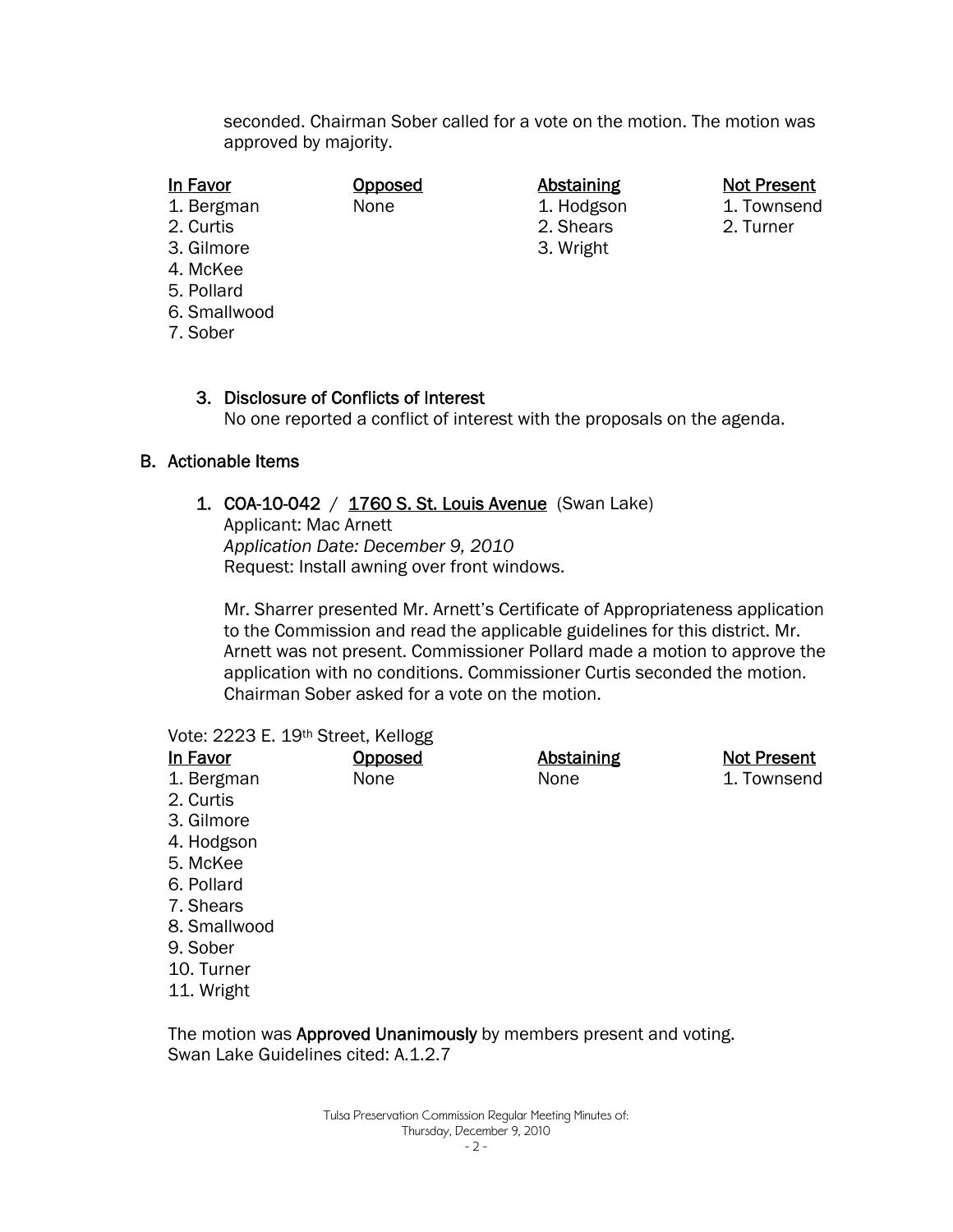# 2. Election of Officers for 2011

# a. Vice-Chair

Commissioner Pollard made a motion to elect Commissioner Bergman Vice-Chair for 2011. Commissioner Smallwood seconded the motion. Chairman Sober asked for a vote on the motion.

Vote: Election of Vice Chair – Kristen Bergman

| In Favor     | <u>Opposed</u> | <b>Abstaining</b> | <b>Not Present</b> |
|--------------|----------------|-------------------|--------------------|
| 1. Bergman   | None           | None              | 1. Townsend        |
| 2. Curtis    |                |                   |                    |
| 3. Gilmore   |                |                   |                    |
| 4. Hodgson   |                |                   |                    |
| 5. McKee     |                |                   |                    |
| 6. Pollard   |                |                   |                    |
| 7. Shears    |                |                   |                    |
| 8. Smallwood |                |                   |                    |
| 9. Sober     |                |                   |                    |
| 10. Turner   |                |                   |                    |
| 11. Wright   |                |                   |                    |
|              |                |                   |                    |

The motion was Approved Unanimously by members present and voting.

### b. Secretary

Commissioner Smallwood made a motion to elect Commissioner Shears Secretary for 2011. Commissioner Wright seconded the motion. Chairman Sober asked for a vote on the motion.

Vote: Election of Secretary – Robert Shears

| In Favor     | <b>Opposed</b> | <b>Abstaining</b> | <b>Not Present</b> |
|--------------|----------------|-------------------|--------------------|
| 1. Bergman   | None           | None              | 1. Townsend        |
| 2. Curtis    |                |                   |                    |
| 3. Gilmore   |                |                   |                    |
| 4. Hodgson   |                |                   |                    |
| 5. McKee     |                |                   |                    |
| 6. Pollard   |                |                   |                    |
| 7. Shears    |                |                   |                    |
| 8. Smallwood |                |                   |                    |
| 9. Sober     |                |                   |                    |
| 10. Turner   |                |                   |                    |
| 11. Wright   |                |                   |                    |

The motion was Approved Unanimously by members present and voting.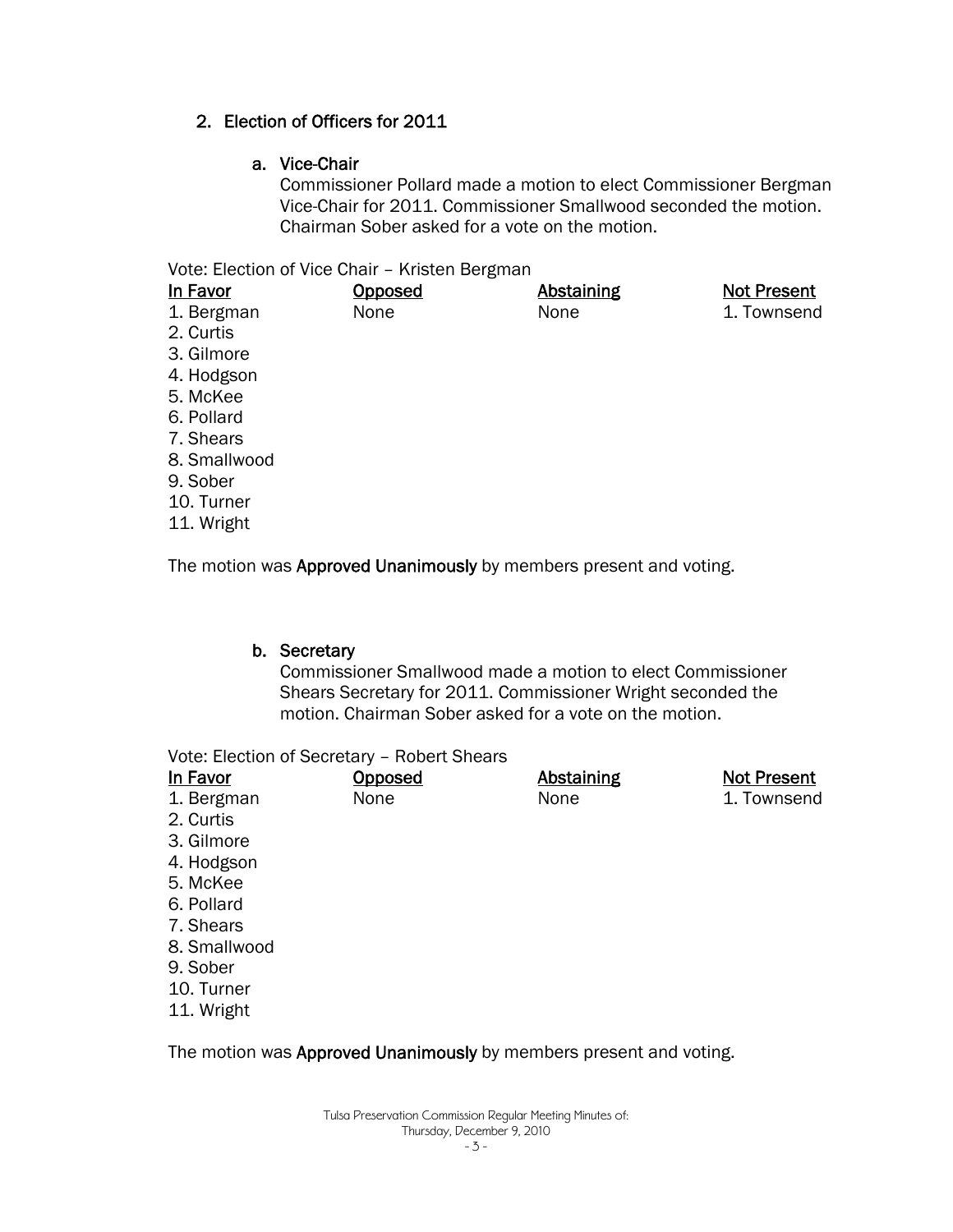# C. Reports

# 1. Staff/Legal Report

Ms. DeCort reported that staff is moving forward on the Request for Proposals for the Blue Dome District National Register Nomination. In addition, she has identified approximately half of the \$10,000 – \$12,000 necessary to prepare a National Register Nomination for the Greenwood district.

Ms. DeCort also reported that she spoke with Mr. Dunn with the North Tulsa Historical Society about developing interpretive materials for the Greenwood district. A likely part of the process will be identifying a grant to pay for printing the materials.

Mr. Boulden reported that he worked with Brant Pitchford in the Working in Neighborhoods department regarding the recent Brady Heights COA application for a hand rail on a flight of steps leading to the city sidewalk. Mr. Pitchford agreed to apply the Historic Preservation provisions in the Building Code to the case, so the hand rail will not be required.

In addition, Mr. Boulden noted that the second reading of the proposed Historic Preservation Ordinance amendments would take place at the City Council meeting later in the evening.

# 2. Chair Report

Chairman Sober reported on the recent public hearing at the Tulsa Metropolitan Area Planning Commission (TMAPC) of the proposed amendment to the Planned Unit Development (PUD) section of the Zoning Code. By a vote of 6-3, the TMAPC recommended no text changes to the code at this time. Sober reported that the rationale offered by several of the TMAPC members was that the proper controls on inappropriate development in HP-zoned neighborhoods via the PUD process exist now and can be applied on a caseby-case basis.

Chairman Sober further reported that the TMAPC voted to schedule this topic for a future work session. One idea to potentially discuss at the work session is to have the TPC to review PUD site plans early in the process to identify potential issues if they include lots under HP Zoning. Commissioner Pollard liked this idea.

Commissioner McKee asked Mr. Boulden for clarification on what happens next in the process. Mr. Boulden answered that the TMAPC has 30 days to submit a report with the minutes from the hearing to the City Council. Upon receipt of the report, the Council may take action at its discretion. Any new ideas developed during the TMAPC work session may also be forwarded to the City Council for consideration.